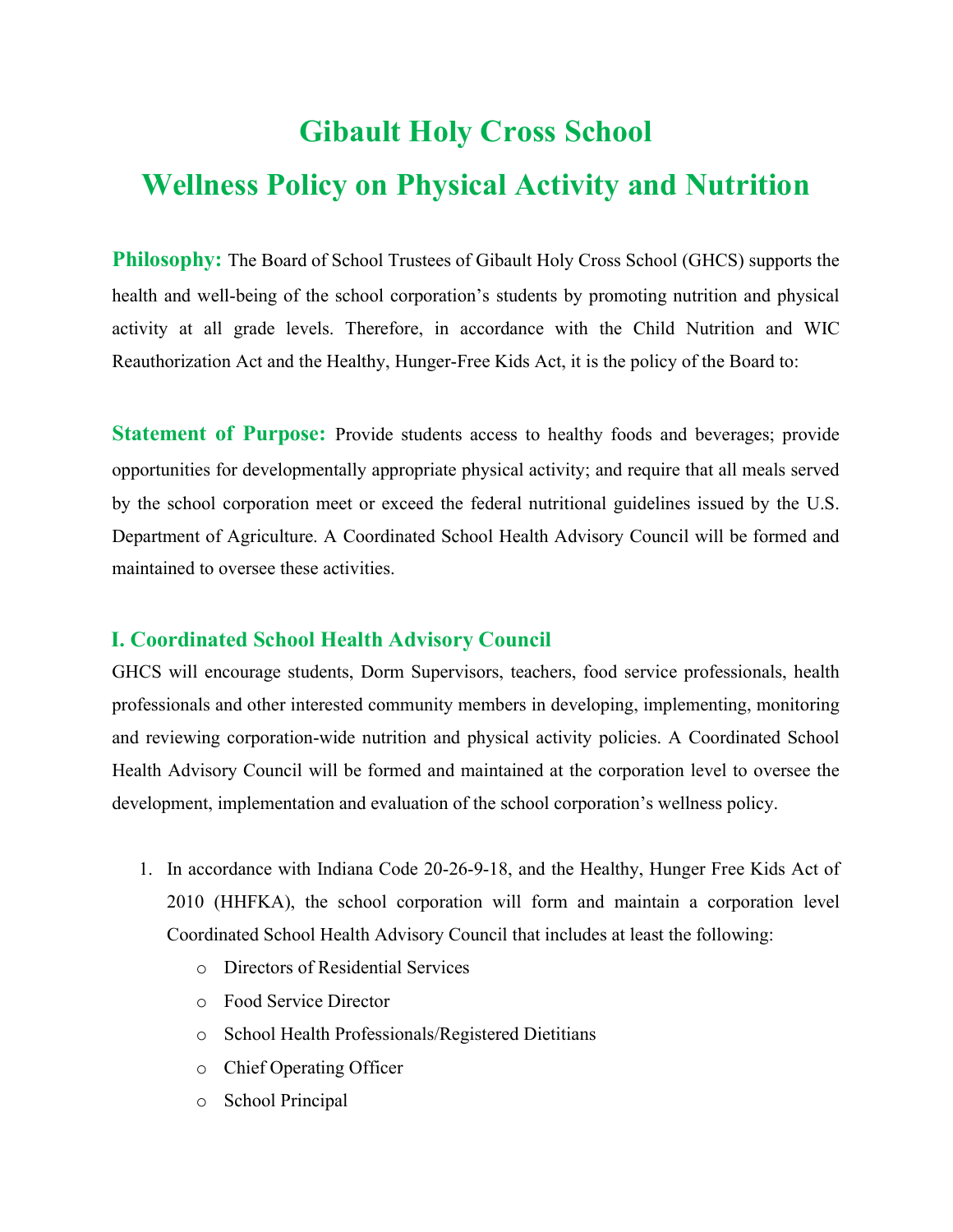- o Any Interested Members of the General Public
- o Representatives of Interested Organizations
- 2. The Advisory Council shall meet to review nutrition and physical activity policies and to develop an action plan for the coming year. The Council shall meet as needed during the school year to discuss implementation activities and address barriers and challenges.
- 3. The Advisory Council shall report annually to the Superintendent and School Board on the implementation of the wellness policy and include any recommended changes or revisions.
- 4. The School Wellness Policy shall be made available to students and families by means of policy handbooks and the corporation's website.

# II. Nutrition Education and Promotion

Nutrition topics shall be integrated within the education curriculum and taught at every grade level (1-12). GHCS will link nutrition education with fine arts activities.

# A. Nutrition education and promotion will be provided as part of the overall Education Program.

- A. Health education will be taught by a licensed instructor.
- B. Nutrition education will include lessons that cover topics such as how to read and use food labels, choosing healthy options and portion control.
- C. Foods of minimal nutritional value, including brands and illustrations, shall not be advertised or marketed in the educational setting.

# III. Standards for USDA Child Nutrition Programs and School Meals

GHCS will provide and promote the National School Lunch and Breakfast Programs to ensure that all students have access to healthy foods to support healthier choices and promote optimal learning.

#### A. School Meal Content

- 1. Meals served through the National School Lunch and Breakfast Programs will:
	- o Be appealing and appetizing to children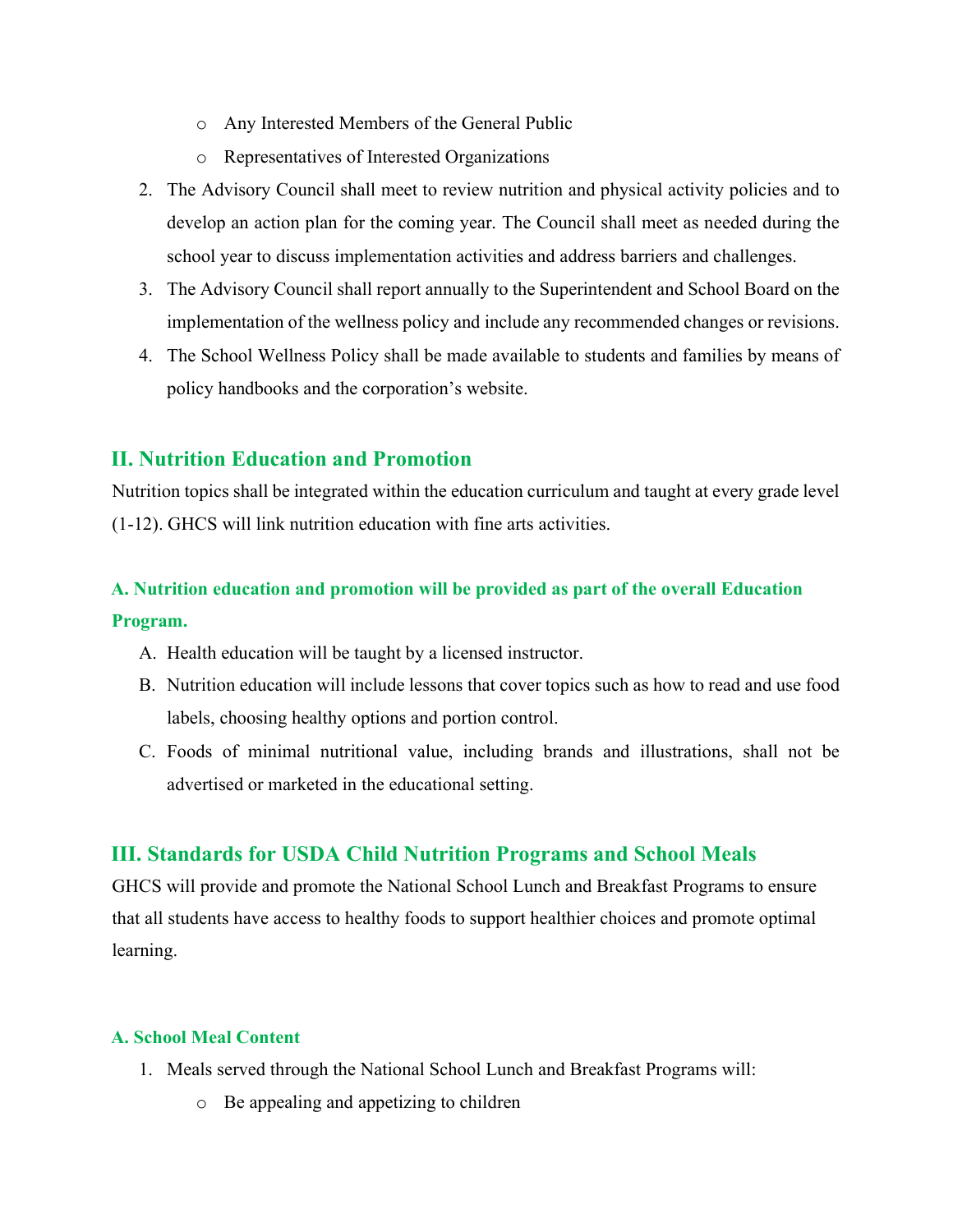o Meet, at a minimum, the nutrition requirements established by the USDA for federally funded programs;

- o Offer fruits and vegetables;
- 2. All cooked foods will be baked or steamed. Proper procurement procedures and preparation methods will be used to decrease excess fat, calorie and sodium levels in food.
- 3. Special dietary needs of students will be considered when planning meals, according to the document Accommodating Children with Special Dietary Needs in the School Nutrition Programs.

#### B. School Meal Participation

- 1. To the extent possible, we will provide the USDA School Breakfast Program to all students.
- 2. Breakfast, lunch, and dinner will be provided to students at consistently scheduled times each day.

#### C. Mealtimes and Scheduling

- 1. Adequate time will be provided to students to eat lunch (at least 20 minutes after being served) and breakfast (at least 10 minutes after being served).
- 2. School meals will be served in clean and pleasant settings.
- 3. Students will have convenient availability to hand-washing or sanitizing stations.
- 4. Potable (drinking) water must be readily available at all mealtimes.
- 5. Appropriate supervision will be provided in the cafeteria and rules for safe behavior shall be consistently enforced.

#### D. Professional Development

Professional development and training will be provided at least annually to food service managers and staff on proper food handling techniques and healthy cooking practices.

# IV. Nutrition Standards for Competitive and Other Foods and Beverages

GHCS will allow foods and beverages that support proper nutrition and promote healthy choices in school stores and classroom celebrations.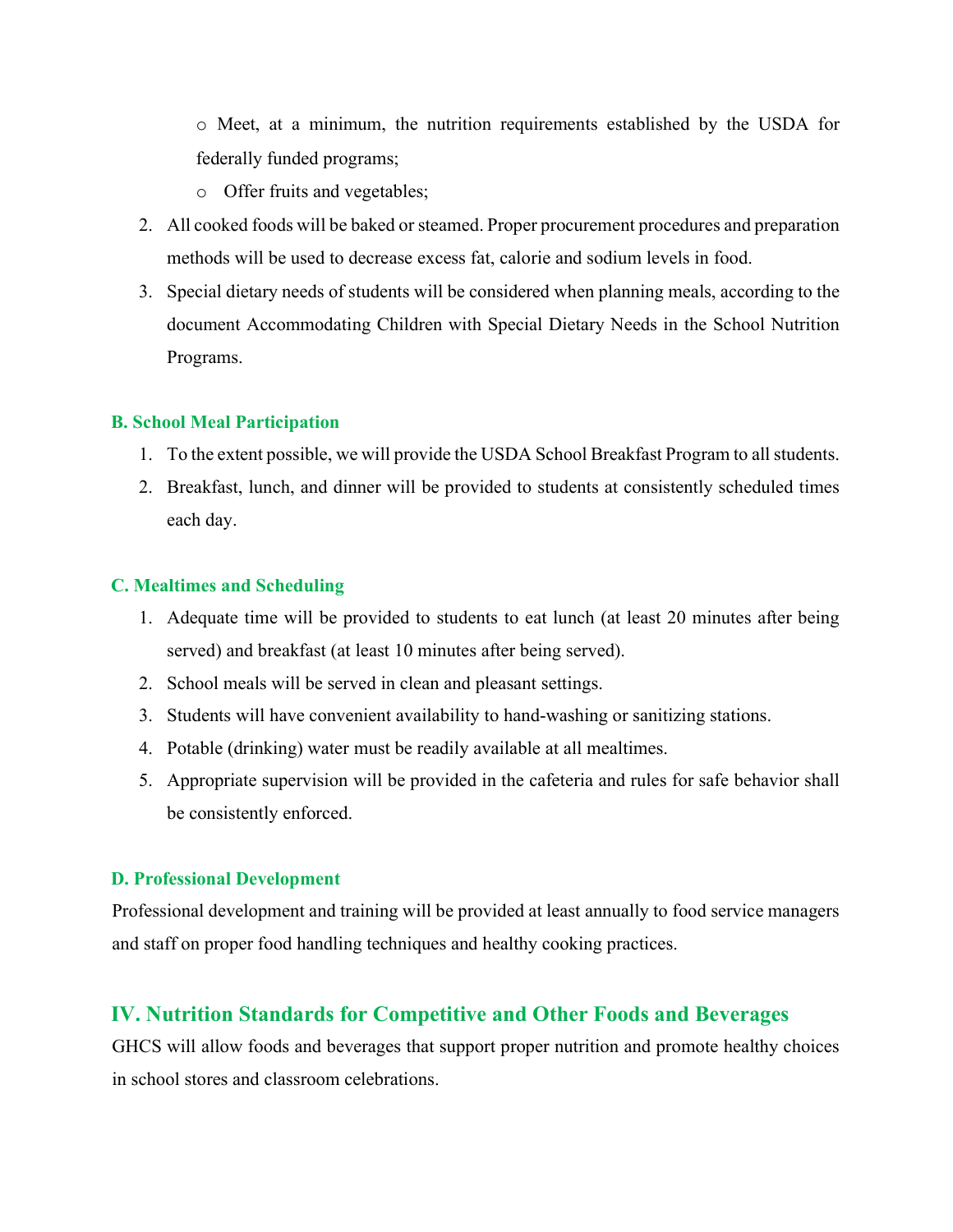# A. Approved Nutrition Standards, based on the nutrition standards of the Institute of Medicine (2007) and the standards of the USDA Smart Snacks..

- 1. Beverages outside of school meals shall be limited to:
	- o Water without flavoring, additives, or carbonation
	- o Low-fat and nonfat milk (in 8- to 12-ounce portions)
	- o All beverages other than water, white milk or juice shall be no larger than 12 ounces.

#### B. Availability

Students and staff will have free, portable (drinking) water for consumption available in water fountains throughout the school building.

#### C. Classroom Celebrations

- 1. Classroom celebrations will focus on activities (e.g., giving free time, extra recess, music and reading time) rather than on food.
- 2. Classroom celebrations that include food will be limited. Food items must meet the guidelines set forth in this document.

#### D. Food as Punishment

1. School staff will not withhold food or drink at mealtimes as punishment.

# V. Physical Activity and Physical Education

GHCS supports the health and well-being of students by promoting physical activity through physical education, rec time and other physical activity breaks; before- and after-school activities. Additionally, GHCS supports physical activity among elementary students by providing them with at least 30 of the recommended 60 minutes of physical activity per day.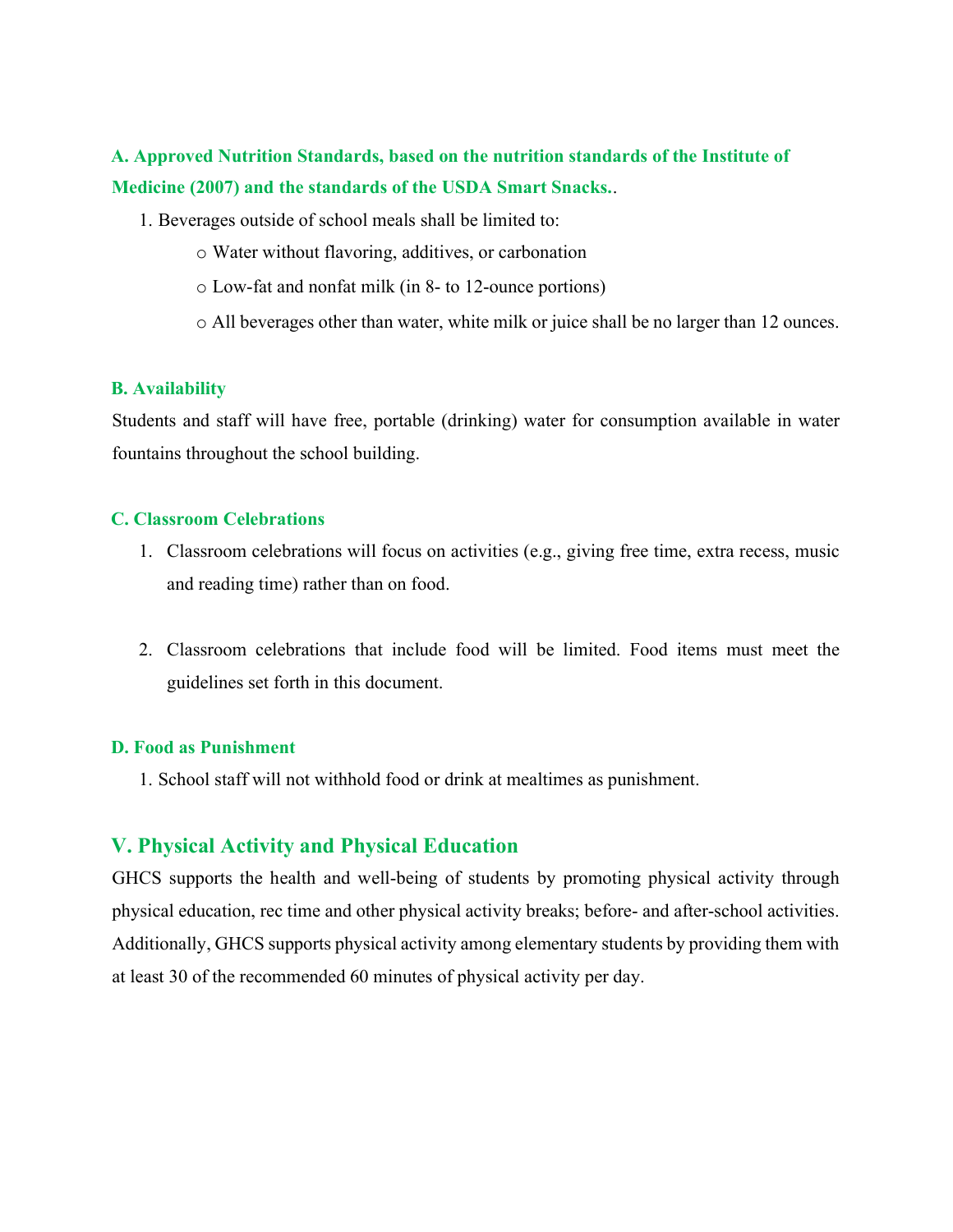#### A. Physical Education 1-12

- 1. All students in grades 1-12 will participate in physical education in order to meet the Physical Education Standards. Also, high schools will encourage students to take more than the courses of physical education required for all Indiana diplomas.
- 2. Waivers will not apply towards the physical education courses required for a diploma. Credit flexibility in physical education will be limited to elective physical education courses. Physical education classes will have the same student/teacher ratio used in other classes. In Indiana, the ratio for a single school shall not exceed an average of 30 to 1.
- 3. The physical education program shall be provided adequate space and equipment to ensure quality physical education classes for students.
- 4. Physical education will be taught by a licensed physical education instructor.
- 5. All staff involved in physical education will be provided opportunities for professional development focusing on physical activity, fitness, health and wellness.

# B. Daily Recess and Physical Activity Breaks

- 1. Each elementary school shall provide daily physical activity in accordance with Indiana Code 20-30-5-7.5.
- 2. All elementary school students will have at least 1 period of active recess per day that is at least 20 minutes in length as recommended by the National Association for Sport and Physical Education (NASPE). This recess period will be outdoors when possible. If outdoor recess is not possible due to inclement weather, teachers will provide an indoor physical activity break in the classroom.
- 3. All teachers will be encouraged to use physical activity breaks during classroom time as often as possible.
- 4. Schools should discourage extended periods of inactivity (2 or more hours). During events such as mandatory school-wide testing, teachers will give students periodic breaks for moderate physical activity.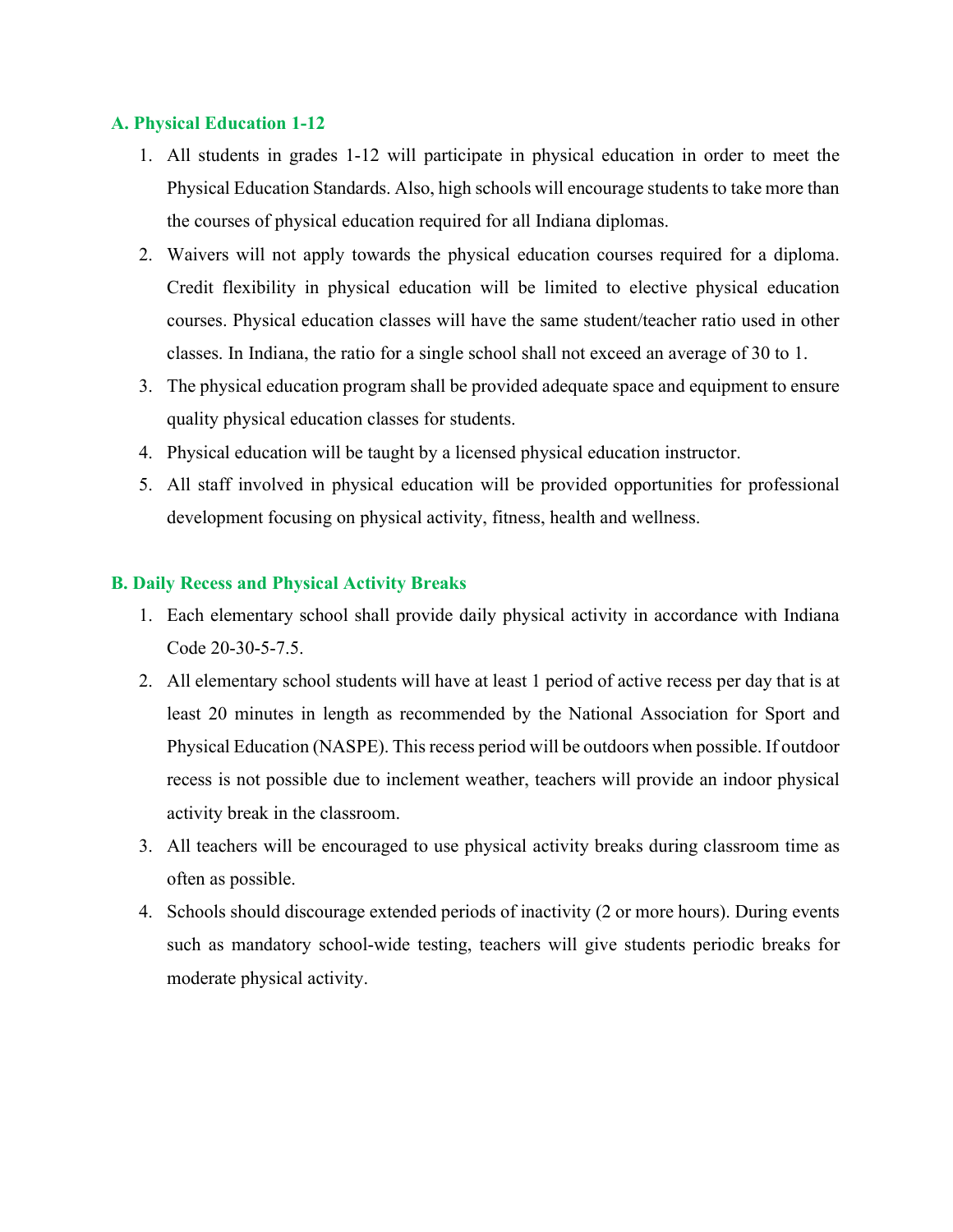#### C. Physical Activity Opportunities Before and After School

1. Schools will offer intramurals, clubs, and voluntary activities to increase opportunities for physical activity before and/or after school, taking into account student interest and supervisor availability.

### D. Physical Activity and Remedial Activities/Punishment

- 1. Students will not be removed or excused from physical education to receive instruction in other content areas.
- 2. School staff will not use physical activity (e.g., running laps, pushups) or withhold opportunities for physical activity (e.g., recess, physical education) as punishment.

# VI. Staff Wellness

GHCS supports the health and well-being of our staff by creating and promoting policy and environmental supports to provide physical activity and healthy eating opportunities.

#### A. Nutrition and Physical Activity

- 1. The school corporation will promote programs to increase knowledge of physical activity and healthy eating for faculty and staff. Presentations on health and wellness will be provided at least once each school year.
- 2. Staff will be encouraged to participate in community walking, bicycling or running events.
- 3. At least 50 percent of the food options available at staff meetings will meet the approved nutrition standards. During meetings lasting longer than one hour, staff will have the opportunity to stretch and be physically active.

# VII. Evaluation

GHCS is committed to enforcing the policies and guidelines included in this document. Through implementation of the School Wellness Policy, the corporation will create an environment that supports opportunities for physical activity and healthy eating behaviors. To ensure continuing progress, the corporation will evaluate implementation efforts and their impact on students and staff.